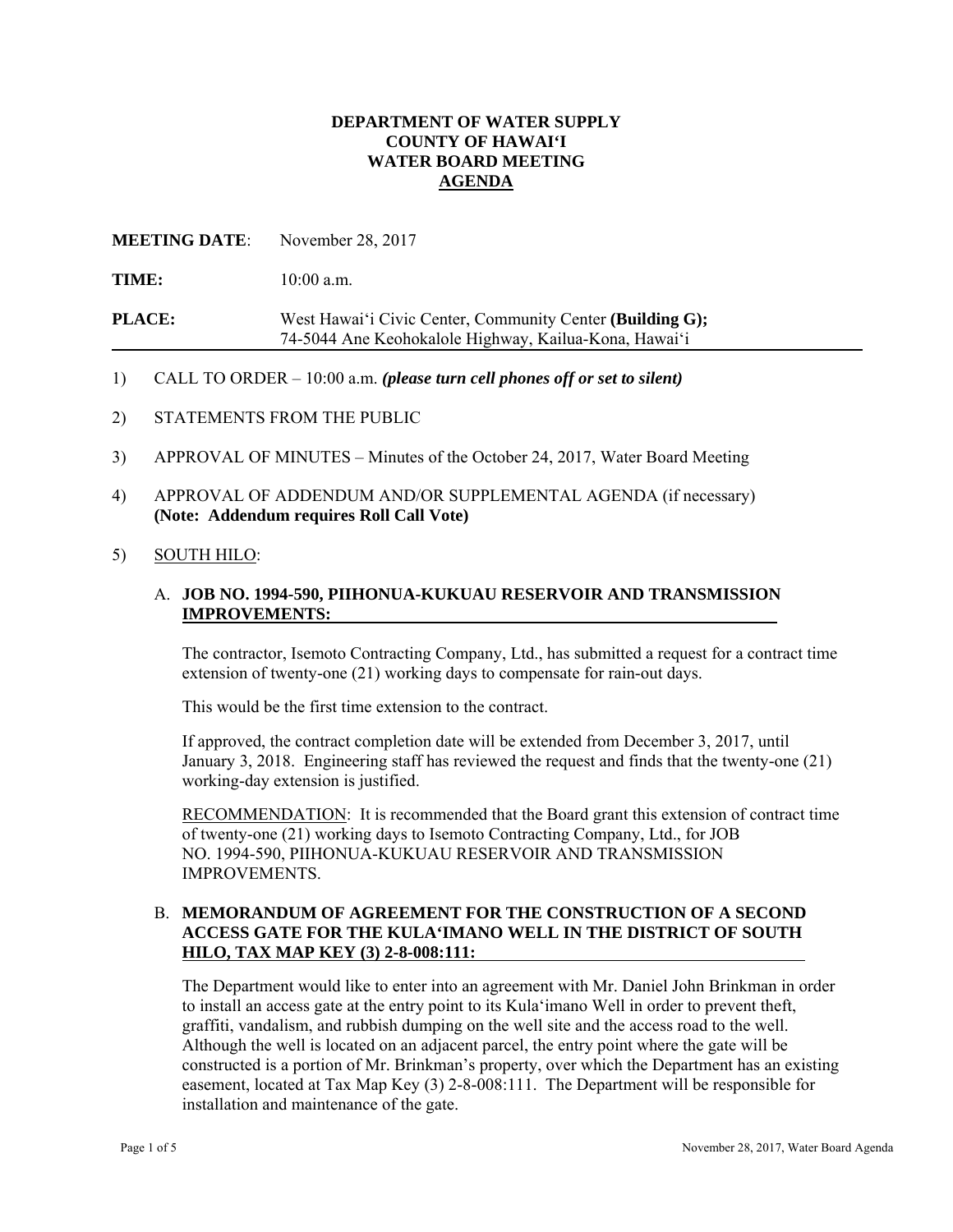RECOMMENDATION: It is recommended that the Board authorize either the Chairperson or the Vice-Chairperson, on behalf of the Water Board, to enter into an agreement with Mr. Daniel John Brinkman for the installation and maintenance of an access gate located on a portion of Tax Map Key (3) 2-8-008:111, subject to the review and approval as to form and legality of the Agreement by the Corporation Counsel.

## 6) SOUTH KOHALA:

## A. **JOB NO. 2017-1074, PARKER #1 DEEPWELL REPAIR:**

No responsive, responsible bids were received. Staff will seek alternate methods of procurement per HAR 3-122-35 (b), in accordance with procurement rules.

#### B. **JOB NO. 2017-1075, PARKER #2 DEEPWELL REPAIR:**

Bids for this project were opened on November 20, 2017, at 2:00 p.m., and the following are the bid results:

| Bidder                                         | <b>Bid Amount</b> |
|------------------------------------------------|-------------------|
| Derrick's Well Drilling and Pump Services, LLC | \$575,000.00      |

This project consists of furnishing all labor, materials, tools and equipment necessary to remove the existing pump, motor, and column assembly; install a submersible pump and motor, column assembly, power cable, sounding tubes, and all appurtenant materials; chlorinate the well and pumping assembly; and complete an efficiency test; in accordance with the specifications.

#### Project Costs:

| <b>Total Cost:</b>                                             | \$632,500.00 |
|----------------------------------------------------------------|--------------|
| 2) Contingencies $(10\%)$                                      | \$ 57,500.00 |
| 1) Low Bidder (Derrick's Well Drilling and Pump Services, LLC) | \$575,000.00 |

Funding for this project will be from DWS's CIP Budget under Deepwell Pump Replacement. The contractor will have 180 calendar days to complete the well repair with the Contractor's furnished equipment and 210 calendar days to refurbished the existing pump and motor set for the Department's future use. The Engineering estimate for this project was \$445,000.00.

RECOMMENDATION: It is recommended that the Board award the contract for JOB NO. 2017-1075, PARKER #2 DEEPWELL REPAIR, to the lowest responsible bidder, Derrick's Well Drilling and Pump Services, LLC, for their bid amount of \$575,000.00, plus \$57,500.00 for contingencies, for a total contract amount of \$632,500.00. It is further recommended that either the Chairperson or the Vice-Chairperson be authorized to sign the contract, subject to review as to form and legality by Corporation Counsel.

#### 7) NORTH KONA:

## A. **MATERIAL BID NO. 2017-11, FURNISHING AND DELIVERING MOTORS FOR KAHALU'U SHAFT PUMP #2 & #4 FOR THE DEPARTMENT OF WATER SUPPLY:**

*This item was deferred at the October 24, 2017, Water Board meeting.* 

Bids for this project were opened on October 12, 2017, at 2:00 p.m., and following are the bid results: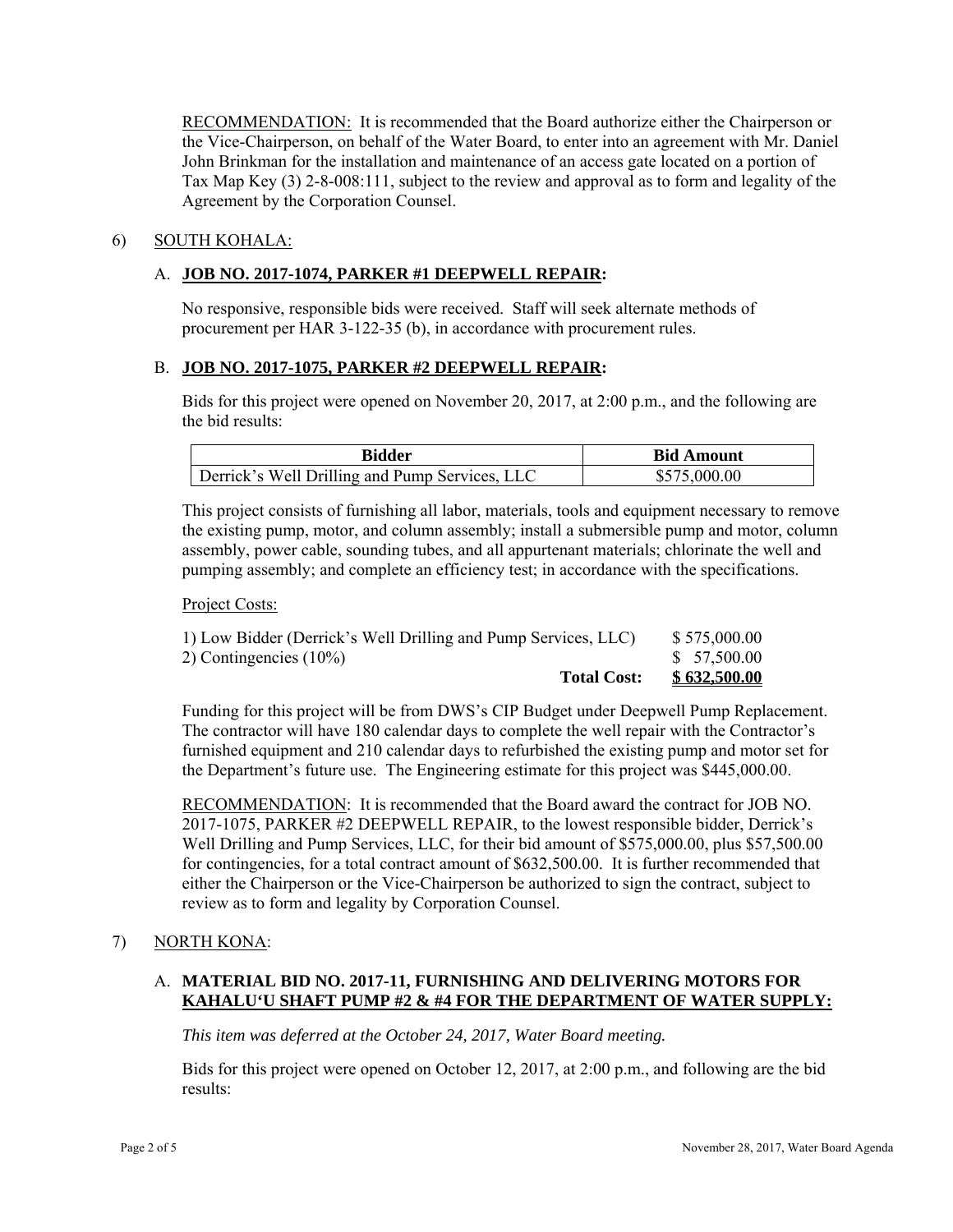| <b>Bidder</b>                                | <b>Bid Amount</b> |
|----------------------------------------------|-------------------|
| Alliance Specialty Motors, Inc.              | \$57,918.00       |
| Technology International, Inc.               | Non-Responsive    |
| Derrick's Well Drilling & Pump Services, LLC | \$90,000.00       |
| Gexpro                                       | \$102,210.00      |

Project Costs:

| 1) Low Bidder (Alliance Specialty Motors, Inc.) |                    | \$57,918.00        |
|-------------------------------------------------|--------------------|--------------------|
|                                                 | <b>Total Cost:</b> | <b>\$57,918.00</b> |

The project consists of furnishing and delivering two (2) motors for Kahalu'u Shaft Pump #2  $\&$ #4, including all equipment, materials, taxes, and shipping.

Funding for this project will be from DWS's CIP Budget under Pump Replacement. The contractor will have 120 calendar days to complete the project. The Engineering estimate for this project was \$130,000.00.

RECOMMENDATION: It is recommended that the Board award the contract for MATERIAL BID NO. 2017-11, FURNISHING AND DELIVERING MOTORS FOR KAHALUʻU SHAFT PUMP #2  $\&$  #4 FOR THE DEPARTMENT OF WATER SUPPLY, to the lowest responsible bidder, Alliance Specialty Motors, Inc., for their bid amount of \$57,918.00. It is further recommended that either the Chairperson or the Vice-Chairperson be authorized to sign the contract, subject to review as to form and legality of the contract by Corporation Counsel.

## 8) MISCELLANEOUS:

## A. **MATERIAL BID NO. 2017-15, FURNISHING AND DELIVERING MOLDED CASE CIRCUIT BREAKERS, SURGE PROTECTION DEVICES, POWER MONITORING EQUIPMENT, ZERO-CLEARANCE ELECTROMAGNETIC FLOW METERS AND RELATED APPURTENANCES FOR THE DEPARTMENT OF WATER SUPPLY STOCK**:

Bids were received and opened on November 16, 2017, at 1:30 p.m., and the following are the bid results:

| <b>SECTION</b><br>NO. | <b>DESCRIPTION</b>                                      | <b>OneSource</b><br>Distributors, LLC | <b>TK Process</b><br>Hawaii, LLC |
|-----------------------|---------------------------------------------------------|---------------------------------------|----------------------------------|
|                       | <b>MOLDED CASE CIRCUIT</b><br><b>BREAKERS</b>           | No Bid                                | No Bid                           |
| $\mathbf{2}$          | <b>SURGE PROTECTION</b><br><b>DEVICES</b>               | No Bid                                | \$78,528.10                      |
|                       | POWER MONITORING<br><b>EQUIPMENT</b>                    | \$60,936.43                           | No Bid                           |
|                       | ZERO-CLEARANCE<br>ELECTROMAGNETIC<br><b>FLOW METERS</b> | No Bid                                | \$549,556.27                     |

The contract period for all Sections is from November 28, 2017, to June 30, 2018. All Sections are established price agreements for materials on an "As-Needed Basis."

RECOMMENDATION: It is recommended that the Board award the contract for MATERIAL BID NO. 2017-15, FURNISHING AND DELIVERING MOLDED CASE CIRCUIT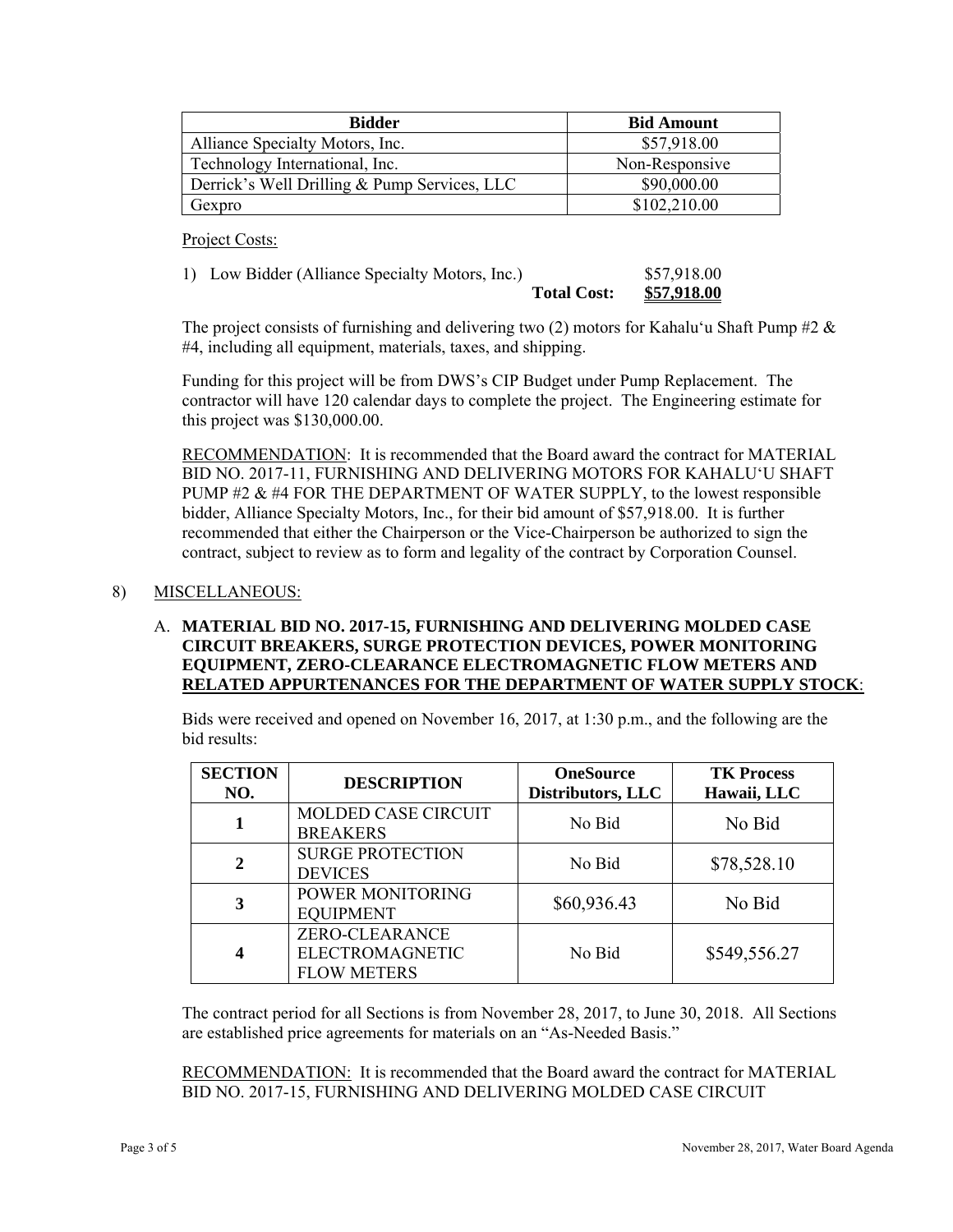BREAKERS, SURGE PROTECTION DEVICES, POWER MONITORING EQUIPMENT, ZERO-CLEARANCE ELECTROMAGNETIC FLOW METERS AND RELATED APPURTENANCES FOR THE DEPARTMENT OF WATER SUPPLY STOCK, on an as-needed basis, as listed below, and that either the Chairperson or the Vice-Chairperson be authorized to sign the contract(s), subject to review as to form and legality of the contract(s) by Corporation Counsel. The contract period shall be from November 28, 2017, to June 30, 2018.

**For Section 1 – Molded Case Circuit Breakers. No bids were received. Staff shall obtain quotations in the best interests of the Department.** 

**For Section 2 – Surge Protection Devices to TK Process Hawaii, LLC.** 

**For Section 3 – Power Monitoring Equipment to OneSource Distributors, LLC.** 

**For Section 4 – Zero-Clearance Electromagnetic Flow Meters to TK Process Hawai'i, LLC.** 

## B. **RESOLUTION NO. 2017-01, APPROVING THE RECEIPT AND EXPENDITURE OF MONIES FOR DWS CIP PROJECTS FUNDED BY THE DRINKING WATER STATE REVOLVING FUND (DWSRF):**

*(Note: Resolution requires roll call vote)* 

The Department of Water Supply submitted a loan application to fund up to \$5,000,000.00 of CIP projects for Fiscal Year 2017 with the Drinking Water State Revolving Fund (DWSRF). One of the prerequisites for the loan is a Resolution approved by the Water Board. This Resolution will be for qualified projects on the State of Hawai'i, Department of Health, priority list and authorizes either the Manager-Chief Engineer or Deputy to execute a loan and/or grants with the State of Hawai'i, Department of Health, for up to \$5,000,000.00.

RECOMMENDATION: It is recommended that the Water Board adopt RESOLUTION NO. 2017-01, subject to the approval of Corporation Counsel.

#### C. **MONTHLY PROGRESS REPORT**:

Submission of Progress Report of Projects by the Department. Department personnel will be available to respond to questions by the Board regarding the status/progress of any project.

#### D. **POWER COST CHARGE:**

The Department proposes to reduce the Power Cost Charge from \$1.73 to **\$1.62** per thousand gallons, to reflect a decrease in power costs for the Department's wells and pumps. A Public Hearing will have been held prior to this Board meeting to accept public testimony on this change.

RECOMMENDATION: It is recommended that the Board approve the decrease of the Power Cost Charge from \$1.73 to **\$1.62**, effective December 1, 2017.

#### E. **REVIEW OF MONTHLY FINANCIAL STATEMENTS:**

Submission of financial statements and information relating to the financial status of the Department. Department personnel will be available to respond to questions by the Board relating to the financial status of the Department.